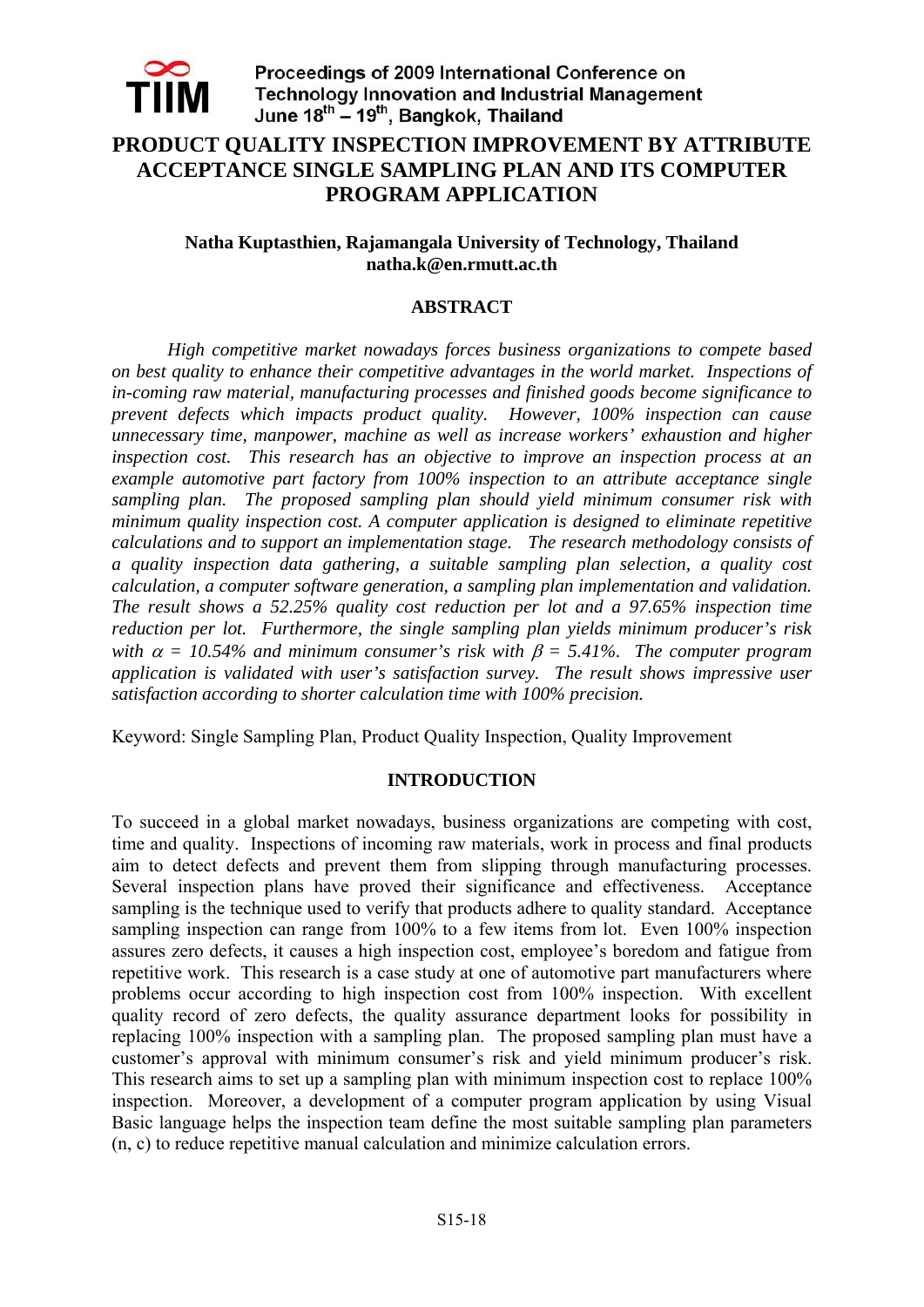

## **LITERATURE REVIEWS: ACCEPTANCE SAMPLING PLAN**

#### **Fundamentals of Acceptance Sampling**

Acceptance sampling can be defined as a statistical process control (SPC) technique used to help make decision to accept or reject lot. Acceptance sampling inspection can occur at the beginning of the process when receiving incoming raw materials, between the process as in the case of work-in-process or at the final inspection. There are different methods to develop sampling plans.

#### *Producer's and Consumer's Risk*

Producer's risk is the risk associated with rejecting a lot of materials that has good quality. Producer's risk is denoted by alpha  $(\alpha)$  and is referred to as a Type I error. Consumer's risk is the opposite with accepting a bad lot of materials. Consumer's risk is denoted by beta  $(\beta)$ and is called a Type II error. Table 1 shows contrast between alpha and beta risk. Good acceptance sampling plan should reduce producer's risk to low levels, at the same time, maintaining consumer's risk at acceptable levels. (Foster, 2001)

#### **Table 1 Alpha and Beta Risk**

|                          |                            | <b>State of Nature</b>    |
|--------------------------|----------------------------|---------------------------|
|                          | Product is Good            | Product is Defective      |
| Consumer accepts product | OK                         | Consumer's risk $(\beta)$ |
| Consumer rejects product | Producer's risk $(\alpha)$ | OК                        |

*Acceptable Quality Level and Lot Tolerance Percent Defective* 

The acceptable quality level (AQL) is the maximum percentage or proportion of nonconforming items in a lot that satisfies a process average. It is associated with producer's risk. Lot tolerance percent defective (LTPD) is the level of poor quality that is in a lot. It relates to consumer's risk. Generally, it is a management decision to assign values of AQL, LTPD, producer's risk  $(\alpha)$  and consumer's risk  $(\beta)$ .

#### *n and c*

After an assignment of AQL, LTPD, Producer's risk  $(\alpha)$  and Consumer's risk  $(\beta)$ , n and c can be determined which set a sampling plan as well. Acceptance sampling plans are designed to give values of n and c, where:

- $n =$  the sample size of a particular sampling plan
- $c =$  an acceptance number (if defects are higher than c, it causes lot rejection)

#### *OC Curve*

The operating characteristic (OC) curve gives an assessment of the probabilities of acceptance for a lot. This curve can be used to develop sampling plans. When c gets smaller, the OC curve gets steeper. This means that higher values of c lead to higher probabilities of accepting bad lot (consumer's risk). Higher values of n result in the OC curves that show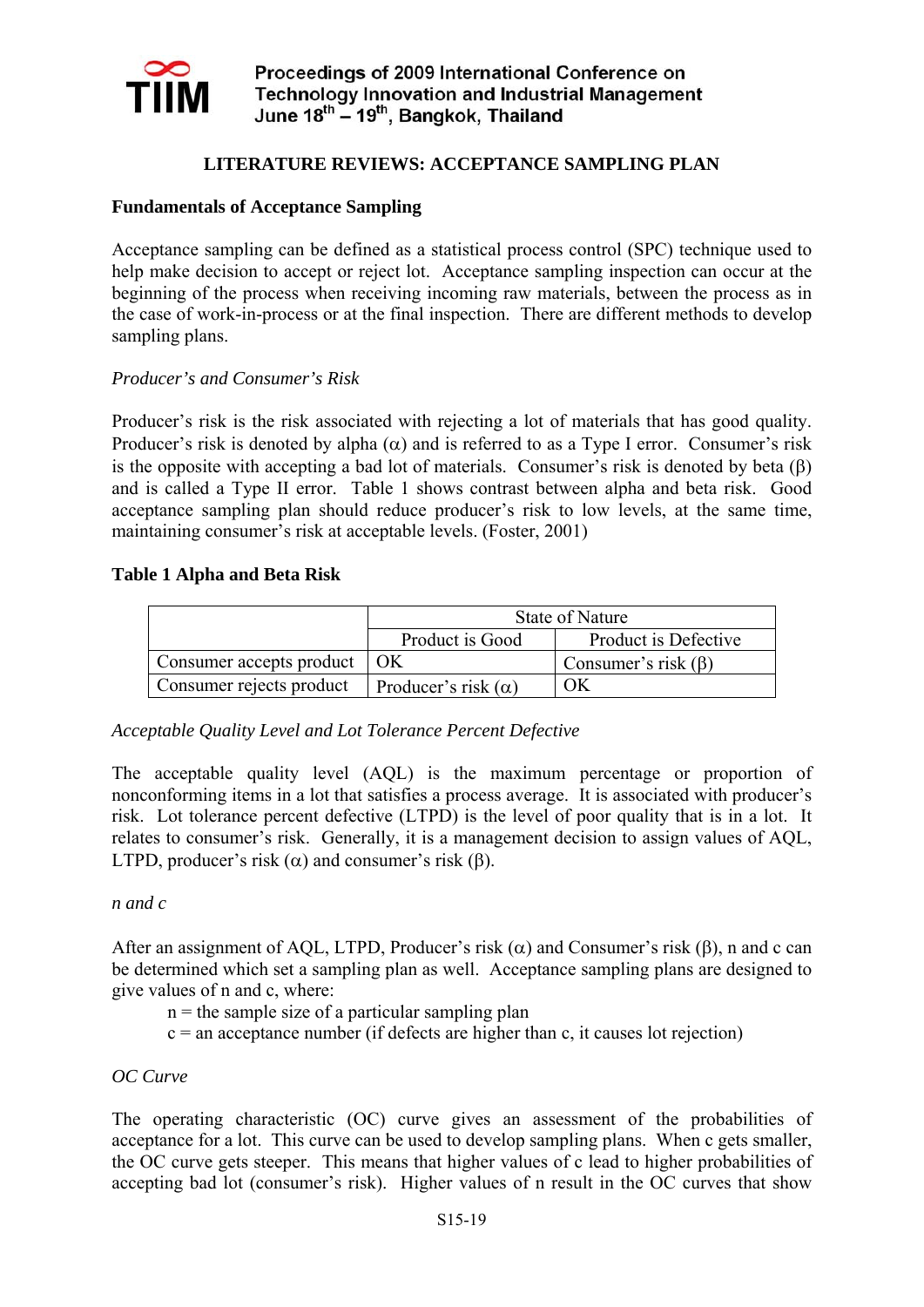

greater confidence in accepting a good lot. There are two ways to construct OC curves. The first uses the binomial distribution and the second, the Poisson distribution. Using a sample size n and average percent defective p, OC curves can be developed by using a Poisson approximation of a binomial distribution. (Grant and Leavenworth, 1999; Montgomery, 2001)

## **Research Literature Reviews**

To use acceptance sampling plans to replace 100% inspection and, at the same time, yield benefits to manufacturer and consumers, it must take consideration with several numbers of OC curves (Dumicic, 2006; Hoying, 2005). They are as follows

- 1. Increasing of AQL increases the customer's risk, on the other hand an increasing of the producer's risk reduces the consumer's risk.
- 2. Increasing of LTPD reduces the consumer's risk.
- 3. When c, AQL and LTPD are fixed; increasing of n can make  $\alpha$  higher but  $\beta$  lower.
- 4. When n, AQL and LTPD are fixed; increasing of c can make  $\alpha$  lower but  $\beta$  higher.
- 5. When n, c and LTPD are fixed; increasing of AOL can make  $\alpha$  higher but β stable.
- 6. When n, c and AQL are fixed; increasing of LTPD can make  $\alpha$  stable but  $\beta$  lower.

Figure 1 shows several types of sampling plans. They are attribute sampling plans, variable sampling plans and other sampling plans.



Note: SP = Sampling Plans

Figure 1 Types of Sampling Plans

Single sampling plan with AQL of 10%, LTPD of 20-29%,  $\alpha$  of 5% and  $\beta$  of 10% showed the highest efficiency of 80% (Khan, 2005; Kreetavej, 2005). Several researches showed implementation of single sampling plans to numbers of industrial organizations such as automotive part manufacturing companies and electrical and electronics companies. Development of computer program applications intends to ease repetitive and multi-factors calculations; for example, a sample size (n), an acceptance number (c), a producer's risk  $(\alpha)$ , a consumer's risk (β), a probability of acceptance (Pa), an average outgoing quality (AOQ) and inspection cost. Moreover, computer program applications were equipped with support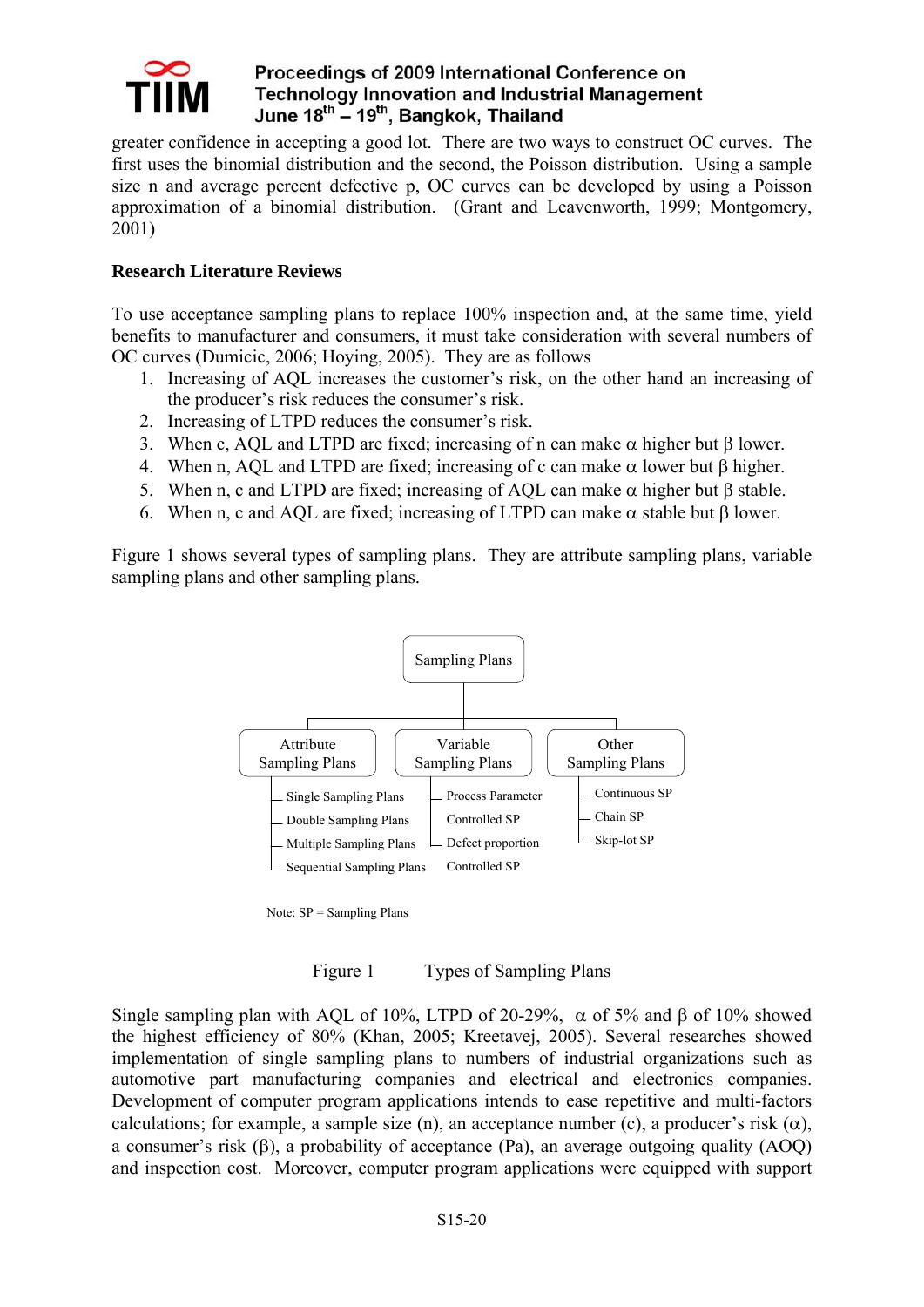

functions such as data documentation, high data processing rate at 4.22-14.11 seconds and 100% accuracy. (Kreetavej, 2005; Ngen Rang and Peungsuk, 1996; Hoying, 2005; Labnonkwa, 2007; Wiengharuethai, 2007). This research aims to implement the attribute single sampling plan generated from the computer program application that provides value of n, c,  $\alpha$ ,  $\beta$ , Pa and AOO. The program can produce quality record data. The inspection costs are compared among the single sampling plan, 100% inspection and the rectifying single sampling plan which have not been investigated before.

## **RESEARCH METHODOLOGY**

The research methodology consists of a quality inspection data gathering, a suitable sampling plan selection, a quality cost calculation, a computer software generation, a sampling plan implementation and validation. The details of each step are as follows.

#### **Inspection Data Gathering**

At a quality inspection data gathering stage, it shows a high inspection cost of approximately 400,000 baht annually (\$12,500) as shown in Table 2.

| Month     | Output<br>(Units) | Lot size<br>(Units) | Numbers of<br>Lot | Inspection<br>Cost/Lot<br>(Baht) | Total<br>Inspection<br>Cost (Baht) |
|-----------|-------------------|---------------------|-------------------|----------------------------------|------------------------------------|
| January   | 19,200            | 1,920               | 10.00             | 3,121.96                         | 31,219.60                          |
| February  | 24,480            | 1,920               | 12.75             | 3,121.96                         | 39,804.99                          |
| March     | 19,200            | 1,920               | 10.00             | 3,121.96                         | 31,219.60                          |
| April     | 19,680            | 1,920               | 10.25             | 3,121.96                         | 32,000.09                          |
| May       | 24,000            | 1,920               | 12.50             | 3,121.96                         | 39,024.50                          |
| June      | 22,080            | 1,920               | 11.50             | 3,121.96                         | 35,902.54                          |
| July      | 22,080            | 1,920               | 11.50             | 3,121.96                         | 35,902.54                          |
| August    | 20,160            | 1,920               | 10.50             | 3,121.96                         | 32,780.58                          |
| September | 20,080            | 1,920               | 10.46             | 3,121.96                         | 32,655.70                          |
| October   | 24,960            | 1,920               | 13.00             | 3,121.96                         | 40,585.48                          |
| November  | 22,080            | 1,920               | 11.50             | 3,121.96                         | 35,905.54                          |
| December  | 21,600            | 1,920               | 11.25             | 3,121.96                         | 35,122.05                          |
| Total     | 259,600           |                     | 135.21            |                                  | 422,120.21                         |

### **Table 2 Inspection Cost Year 2007**

Moreover, the inspection employees have fatigue and boredom from repetitive inspection procedures. Table 3 shows total time for 100% inspection. Every month, the customer reports defect numbers found after receiving the product. Table 4 shows that out of 259,000 units sent out, there were no defects at all (zero defect). A zero defective rate from Table 4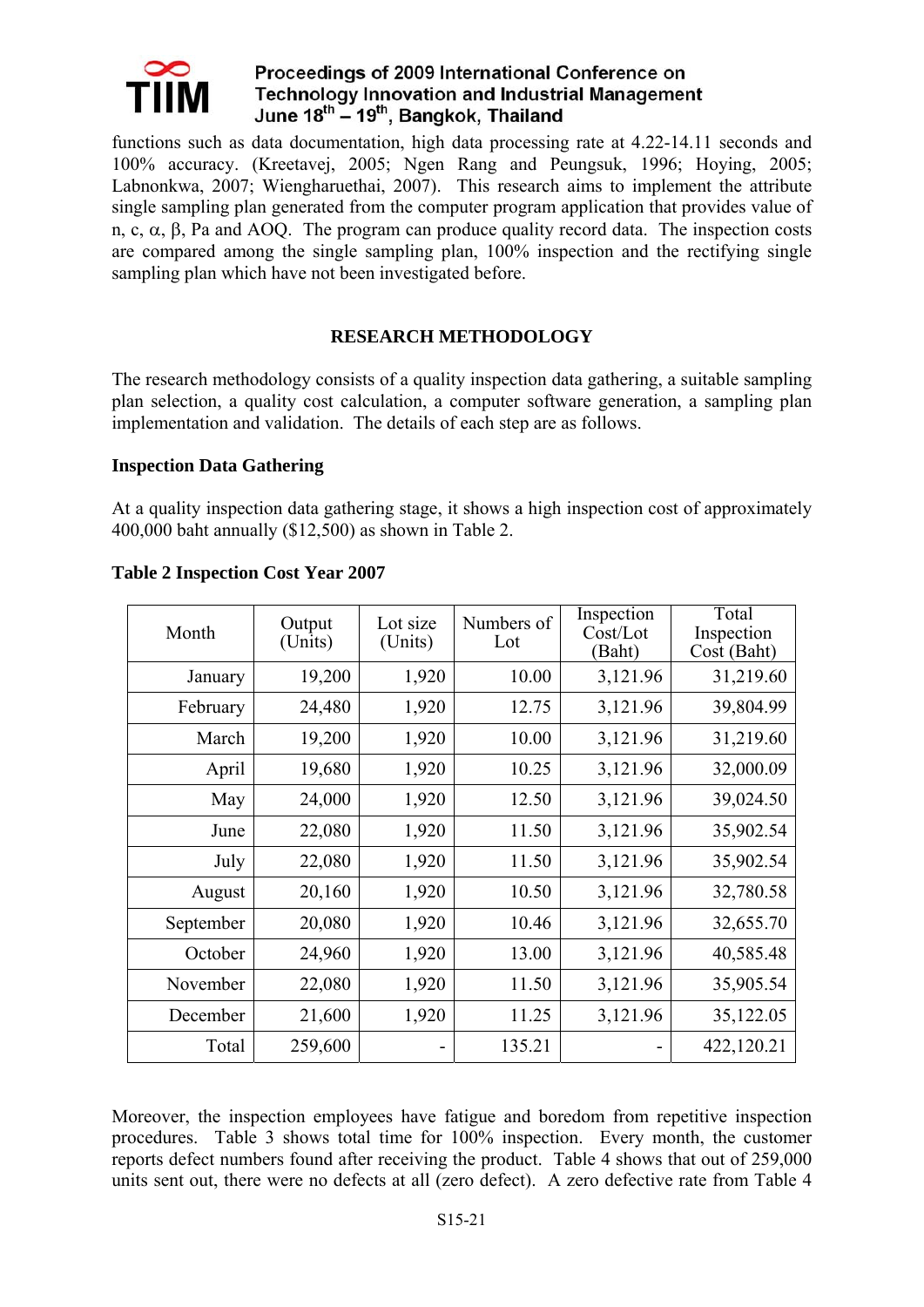

represents a good quality record. Thus, an acceptance sampling plan is considered to replace 100% inspection with the objective to reduce inspection cost and time.

### **Select an Acceptance Sampling Plan**

The next step is to select an appropriate sampling plan. Review of several single sampling plan and inspection cost literatures found that there are three types of sampling plan (Sukchareonpong, 1992)

- 1. Attributes Sampling Plan which shows a "Pass" or "Fail" outcome. There are a single sampling plan, a double sampling plan, a multiple sampling plan and a sequential sampling plan.
- 2. Variables Sampling Plan which shows a measurable parameter when inspection.
- 3. Other Sampling Plan which is used to decide whether to accept or reject lot. There are a continuous sampling plan, a chain sampling plan and a skip-lot sampling plan.

Cost model of sampling plan (Pipatpanyanukul, 1998) are categorized into 6 types. They are costs of a single sampling plan, a 100% inspection, a rectifying sampling plan, a double sampling plan, a rectifying double sampling plan and an accepting without inspection. Literature review proves that an optimal single sampling plan consists of an Acceptance Quality Level (AOL) of 10%, a consumers' risk (β) of 5%, a producers' risk (α) of 10% and Lot Tolerance Percent Defective (LTPD) of 28 as shown in Table 5.

| Month     | Output<br>(Units) | Lot size<br>(Units) | Numbers of<br>Lot | Inspection<br>Time/Unit<br>(minutes) | Total<br>Inspection<br>Time (hours) |
|-----------|-------------------|---------------------|-------------------|--------------------------------------|-------------------------------------|
| January   | 19,200            | 1,920               | 10.00             | 2.14                                 | 684.80                              |
| February  | 24,480            | 1,920               | 12.75             | 2.14                                 | 873.12                              |
| March     | 19,200            | 1,920               | 10.00             | 2.14                                 | 684.80                              |
| April     | 19,680            | 1,920               | 10.25             | 2.14                                 | 701.92                              |
| May       | 24,000            | 1,920               | 12.50             | 2.14                                 | 856.00                              |
| June      | 22,080            | 1,920               | 11.50             | 2.14                                 | 787.52                              |
| July      | 22,080            | 1,920               | 11.50             | 2.14                                 | 787.52                              |
| August    | 20,160            | 1,920               | 10.50             | 2.14                                 | 719.04                              |
| September | 20,080            | 1,920               | 10.46             | 2.14                                 | 716.19                              |
| October   | 24,960            | 1,920               | 13.00             | 2.14                                 | 890.24                              |
| November  | 22,080            | 1,920               | 11.50             | 2.14                                 | 787.52                              |
| December  | 21,600            | 1,920               | 11.25             | 2.14                                 | 770.40                              |
| Total     | 259,600           |                     | 135.21            | 2.14                                 | 92,590.73                           |

## **Table 3 Inspection Time of Year 2007**

### **Table 4 Defect Parts from the Customer's Inspection Report of Year 2007**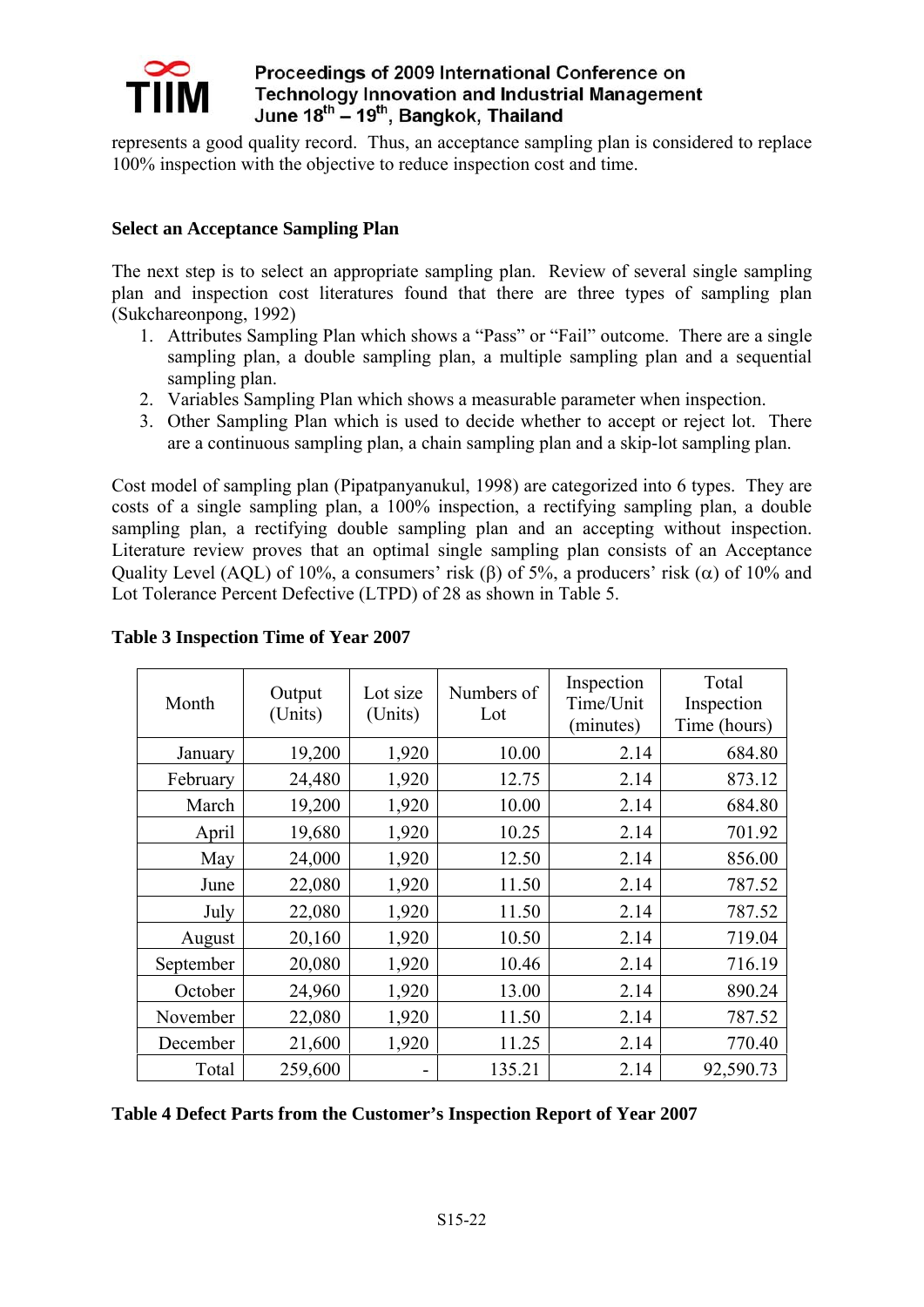

# Proceedings of 2009 International Conference on Technology Innovation and Industrial Management<br>June  $18^{th} - 19^{th}$ , Bangkok, Thailand

| Month     | Delivered<br>Product<br>(Units) | Lot size<br>(Units) | Numbers of<br>Lot | Numbers of<br>Inspection<br>(Units) | Defective<br>Rate $(*)$ |
|-----------|---------------------------------|---------------------|-------------------|-------------------------------------|-------------------------|
| January   | 19,200                          | 1,920               | 10.00             | 19,200                              | $\theta$                |
| February  | 24,480                          | 1,920               | 12.75             | 24,480                              | $\theta$                |
| March     | 19,200                          | 1,920               | 10.00             | 19,200                              | $\theta$                |
| April     | 19,680                          | 1,920               | 10.25             | 19,680                              | $\boldsymbol{0}$        |
| May       | 24,000                          | 1,920               | 12.50             | 24,000                              | $\theta$                |
| June      | 22,080                          | 1,920               | 11.50             | 22,080                              | $\theta$                |
| July      | 22,080                          | 1,920               | 11.50             | 22,080                              | $\theta$                |
| August    | 20,160                          | 1,920               | 10.50             | 20,160                              | $\overline{0}$          |
| September | 20,080                          | 1,920               | 10.46             | 20,080                              | $\theta$                |
| October   | 24,960                          | 1,920               | 13.00             | 24,960                              | $\theta$                |
| November  | 22,080                          | 1,920               | 11.50             | 22,080                              | $\theta$                |
| December  | 21,600                          | 1,920               | 11.25             | 21,600                              | $\boldsymbol{0}$        |
| Total     | 259,600                         |                     | 135.21            | 259,600                             | $\theta$                |

**Table 5 The most efficient sampling plan parameters** 

| No.            | AQL  | <b>LTPD</b>   | $\alpha$ | $\beta$ | Efficiency |
|----------------|------|---------------|----------|---------|------------|
|                |      |               |          |         | $(\%)$     |
|                | 0.01 | $0.02 - 0.11$ | 0.05     | 0.10    | 54.97      |
| $\overline{2}$ | 0.02 | $0.04 - 0.13$ | 0.05     | 0.10    | 57.74      |
| 3              | 0.03 | $0.06 - 0.15$ | 0.05     | 0.10    | 22.33      |
| $\overline{4}$ | 0.04 | $0.08 - 0.17$ | 0.05     | 0.10    | 51.69      |
| 5              | 0.05 | $0.10 - 0.19$ | 0.05     | 0.10    | 49.91      |
| 6              | 0.06 | $0.12 - 0.21$ | 0.05     | 0.10    | 60.47      |
| 7              | 0.07 | $0.14 - 0.23$ | 0.05     | 0.10    | 41.27      |
| 8              | 0.08 | $0.16 - 0.25$ | 0.05     | 0.10    | 70.14      |
| 9              | 0.09 | $0.18 - 0.27$ | 0.05     | 0.10    | 30.31      |
| 10             | 0.10 | $0.20 - 0.29$ | 0.05     | 0.10    | 80.00      |

]With inspection cost comparison between the single sampling plan and the rectifying sampling plan with 100% inspection, the most suitable LTPD is  $0.28$  or 28% (with lowest inspection cost) as shown in Table 6.

|  |  | Table 6 Inspection Cost Comparison between the Single Sampling Plan and the |  |  |  |  |
|--|--|-----------------------------------------------------------------------------|--|--|--|--|
|  |  | <b>Rectifying Sampling Plan with 100% inspection</b>                        |  |  |  |  |

| No. | <b>AQL</b> | LTPD | $\alpha$ |      | Single Sampling | <b>Rectify Sampling</b>     | Cost       |
|-----|------------|------|----------|------|-----------------|-----------------------------|------------|
|     |            |      |          |      | Plan Inspection | <b>Plan Inspection Cost</b> | Difference |
|     |            |      |          |      | Cost (Baht)     | (Baht)                      |            |
|     | 0.10       | 0.20 | 0.05     | 0.10 | 1,621.15        | 1,582.26                    | 38.89      |
|     | 0.10       | 0.21 | 0.05     | 0.10 | 1,590.19        | 1,559.02                    | 31 17      |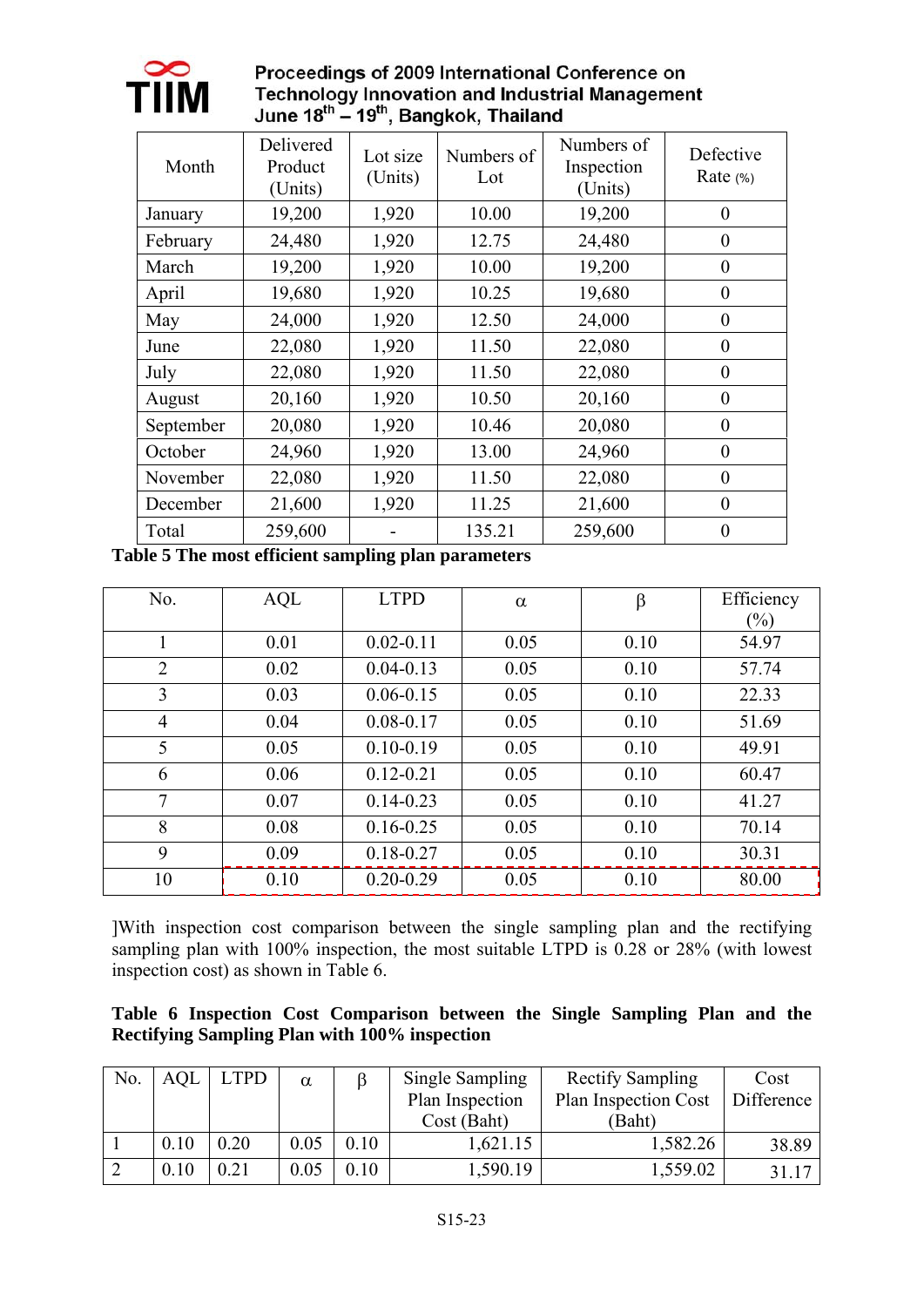

| 3              | 0.10 | 0.22 | 0.05 | 0.10 | 1,569.01 | 1,548.73 | 20.28    |
|----------------|------|------|------|------|----------|----------|----------|
| $\overline{4}$ | 0.10 | 0.23 | 0.05 | 0.10 | 1,547.00 | 1,535.90 | 11.10    |
| 5              | 0.10 | 0.24 | 0.05 | 0.10 | 1,524.03 | 1,521.95 | 2.08     |
| 6              | 0.10 | 0.25 | 0.05 | 0.10 | 1,515.36 | 1,518.70 | $-3.34$  |
| $\overline{7}$ | 0.10 | 0.26 | 0.05 | 0.10 | 1,516.01 | 1,519.51 | $-3.50$  |
| 8              | 0.10 | 0.27 | 0.05 | 0.10 | 1,500.86 | 1,499.11 | 1.75     |
| 9              | 0.10 | 0.28 | 0.05 | 0.10 | 1,490.88 | 1,494.40 | $-3.52$  |
| 10             | 0.10 | 0.29 | 0.05 | 0.10 | 1,497.62 | 1,511.72 | $-14.10$ |

## **Design Computer Program Flowchart and Database Structure**

Visual Basic program is used to create a software application. Program flowchart is shown in figure 2. The program allows a user to set a sampling plan, determine a sample size, calculate number of acceptable part, evaluate accepting lot probability and calculate inspection cost. The software evaluation includes sample size and number of defect calculation, program consistency and quality cost calculation. Computer program uses Poisson probability and product details as calculating and output database. A program installation guideline and a user manual are developed for the implementation step. The installation step is designed to compatible with widely use computer as shown in Figure 3 and 4. Security issue is offered by providing a log-in with username and password protection as shown in Figure 5.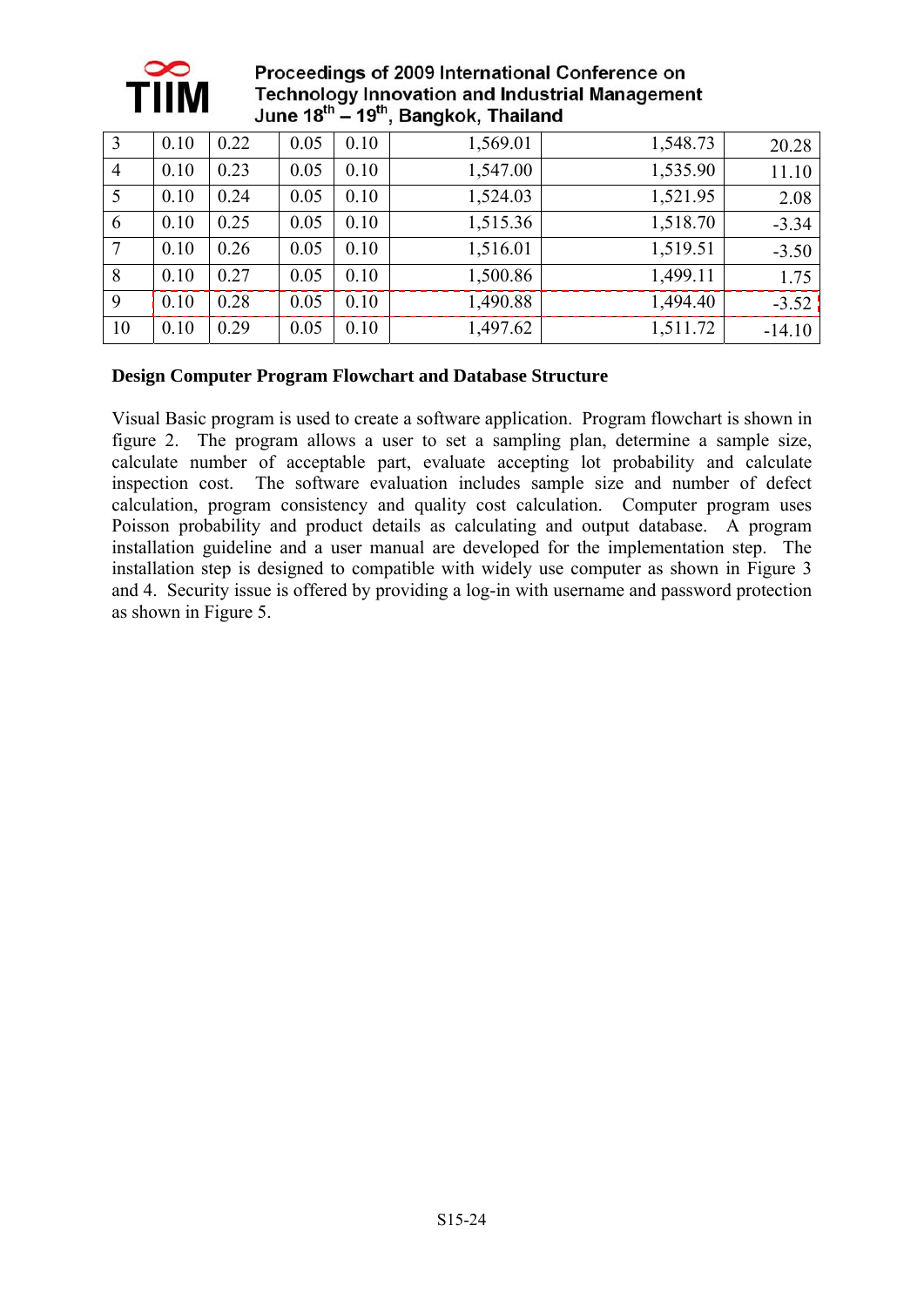

## Proceedings of 2009 International Conference on Technology Innovation and Industrial Management<br>June  $18^{\text{th}} - 19^{\text{th}}$ , Bangkok, Thailand



Figure 2 Single Sampling Plan Computer Program Flow Chart



Figure 3 Installation Page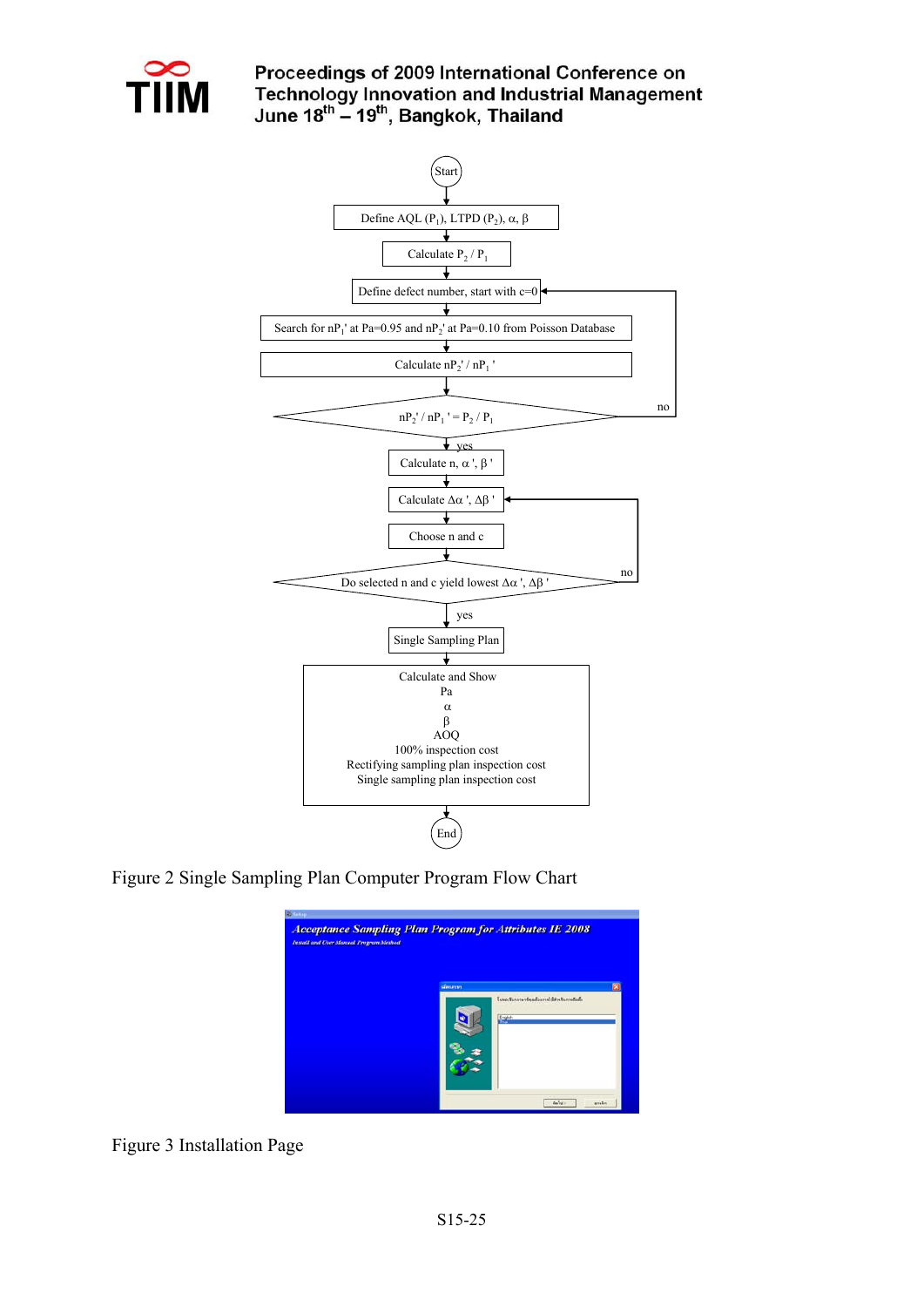



### Figure 4 Installation Page

| $\blacksquare$ : Login ::                         | H             |
|---------------------------------------------------|---------------|
| -ระบุชื่อผู้ใช้ และรหัสผ่านเพื่อเข้าใช้งานโปรแกรม |               |
| User Name:                                        |               |
| Liser Password:                                   |               |
|                                                   | Login<br>Exit |

Figure 5 Login with Password Protection

#### **RESULT**

The implementation stage lasted 3 months. The factory changed from 100% inspection to the attributed single sampling plans generated from a computer program application as shown in Figure 6. There were 58 lots went through the final inspection with the designed sampling plan as follows.

| $N$ (lot size)          |     | 1,920 | units                                           |
|-------------------------|-----|-------|-------------------------------------------------|
| n (sample size)         |     | 46    | units                                           |
| c (defective numbers) = |     | 8     | units                                           |
| <b>AQL</b>              |     | 10    | $\frac{0}{0}$                                   |
| <b>LTPD</b>             | $=$ | 28    | $\frac{0}{0}$                                   |
| Producer's Risk         | $=$ |       | $\frac{0}{0}$                                   |
| Customer's Risk         | $=$ | 10    | $\frac{0}{0}$                                   |
| <b>AOQ</b>              | $=$ | 9.41  | $\frac{0}{0}$                                   |
| Pa                      | $=$ |       | 96.36 % (at 8 defects) and 99.21% (at 0 defect) |

Inspection costs are compared among 3 types of inspection plan. Figure 7 shows that the single sampling plan resulted in the lowest inspection cost of 1,490.88 Baht/lot.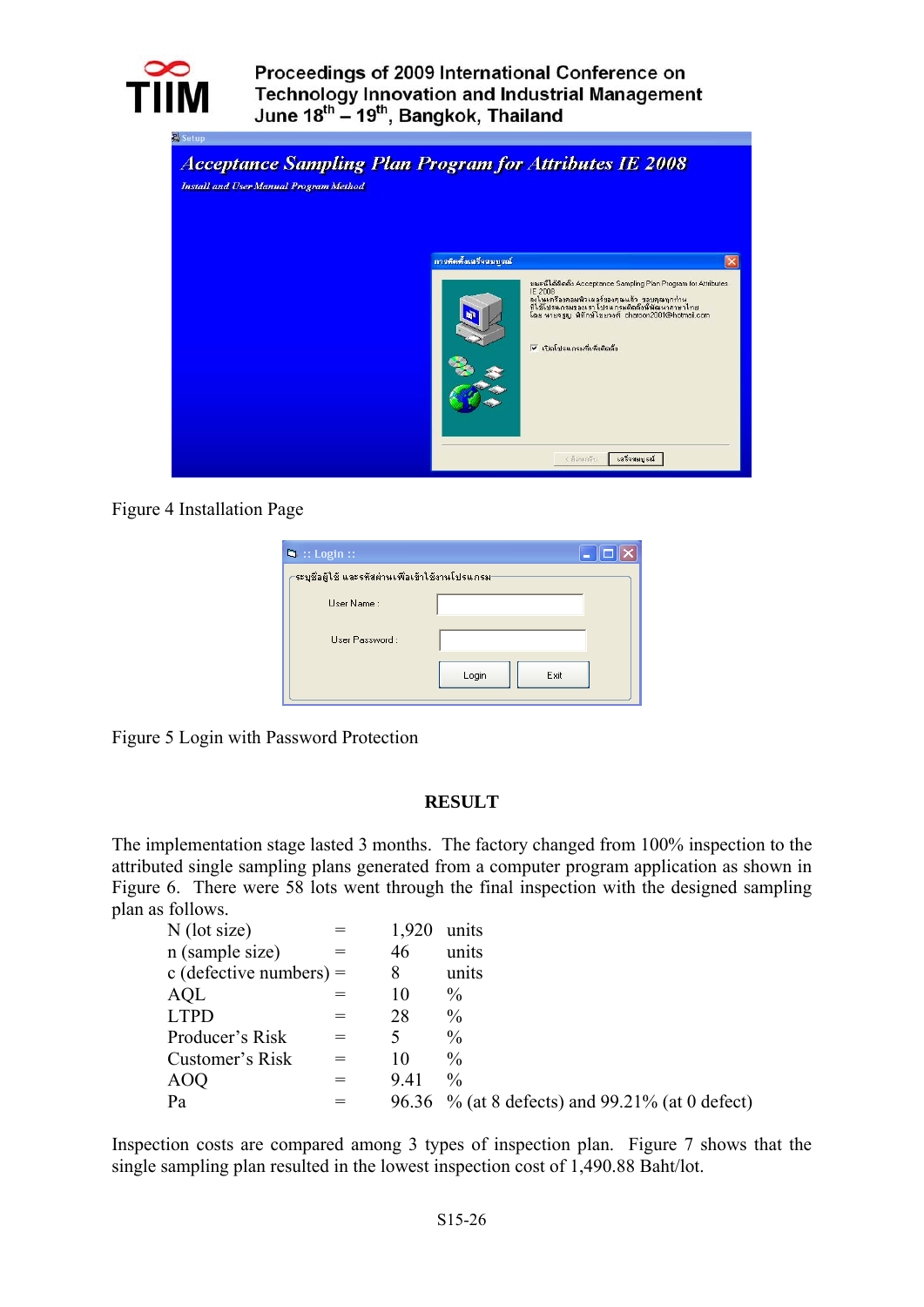

After the implementation stage with computer software application, the result shows a 52.25% quality cost reduction per lot and a 97.65% inspection time reduction per lot. Furthermore, the single sampling plan yields minimum producer's risk with  $\alpha$  = 10.54% and minimum consumer's risk with  $\beta = 5.41\%$ . The computer program application is validated with user's satisfaction survey. The result shows impressive user satisfaction according to shorter calculation time with 100% precision.

| : : ระบบบันทึกคณภาพสินค้า : :                                                                                                                                                                                                                                                                                                                                                                                                                                                                                       |                                                   |                                                                                                |  |  |  |  |
|---------------------------------------------------------------------------------------------------------------------------------------------------------------------------------------------------------------------------------------------------------------------------------------------------------------------------------------------------------------------------------------------------------------------------------------------------------------------------------------------------------------------|---------------------------------------------------|------------------------------------------------------------------------------------------------|--|--|--|--|
| 1 1   ระบุข้อมูล                                                                                                                                                                                                                                                                                                                                                                                                                                                                                                    |                                                   |                                                                                                |  |  |  |  |
| วัน /เดือน /ปี                                                                                                                                                                                                                                                                                                                                                                                                                                                                                                      | 20 มิลนายน 2551                                   | ระดับคุณภาพที่ยอมรับ [%]<br>0.10<br>≛                                                          |  |  |  |  |
| หมายเลขสินค้า                                                                                                                                                                                                                                                                                                                                                                                                                                                                                                       | P98012A<br>$\cdots$                               | $\overline{\phantom{a}}$<br>0.20<br>เปลร์เซนต์ของเสียที่ปนอย่ในลอตที่ยอมรับ (%)                |  |  |  |  |
| ชื่อสินค้า                                                                                                                                                                                                                                                                                                                                                                                                                                                                                                          | <b>Driver side</b>                                | $\overline{\phantom{a}}$<br>10.05<br>ความเสี่ยงของผู้ผลิตที่จะถูกปฏิเสธสินค้าที่มีคุณภาพดี (%) |  |  |  |  |
| ารมามเลขลอด                                                                                                                                                                                                                                                                                                                                                                                                                                                                                                         | 13ET                                              | 0.10<br>$\overline{\phantom{a}}$<br>ความเสี่ยงของผู้บริโภคในการยอมรับสินค้าที่มีคุณภาพต่ำ (%)  |  |  |  |  |
| จำนวนหน่วยของลอต (ชิ้น)                                                                                                                                                                                                                                                                                                                                                                                                                                                                                             | 1920                                              | 1.875<br>250<br>ค่าตรวจสอบต่อชิ้นไบาทไ<br>ค่าปฏิเสธลอต(บาท)                                    |  |  |  |  |
| 20<br>$10$<br>ค่าใช้จ่ายอื่น ๆ(บาท)<br>ค่าของเสียที่ปนอยู่ในลอตที่ยอมรับต่อชิ้น[บาท]                                                                                                                                                                                                                                                                                                                                                                                                                                |                                                   |                                                                                                |  |  |  |  |
| -13 ไ ผลลัพธ์ การคำนวณ-<br>-12 โประมวลผล<br>124<br>จำนวนหน่วยตัวอย่าง (ชิ้น)<br>ของเสียจริง<br>Confirm<br>คำนวณ<br>18<br>จำนวนของเสียมากที่สุดที่ยอมรับ (ชิ้น)<br>96.02<br>ความน่าจะเป็นที่จะยอมรับสินค้าทั้งลอต [%]<br>15 โความเสี่ยง<br>0.09<br>คุณภาพผ่านออกเฉลี่ย (%)<br>4.9<br>ผู้ผลิต [%]<br>280.89<br>ค่าใช้จ่ายของแผนการส่มตัวอย่างเดี่ยว (บาท)<br>3,620.00<br>ค่าใช้จ่ายของการตรวจสอบทุกชิ้น (บาท)<br>10<br>ผับริโภค [%]<br>404.17<br>ท่าใช้จ่ายของแผนการชุ่มตัวอย่างเดี่ยวกรองด้วยการตรวจขอบทุกชิ้น (บาท) |                                                   |                                                                                                |  |  |  |  |
| ∕ (4 ) จัดการข้อมูล⊤                                                                                                                                                                                                                                                                                                                                                                                                                                                                                                |                                                   |                                                                                                |  |  |  |  |
| เพิ่ม                                                                                                                                                                                                                                                                                                                                                                                                                                                                                                               | ปิดโปรแกรม<br>เปลี่ยนรหัสผ่าน<br>บันทึก<br>518319 |                                                                                                |  |  |  |  |

Figure 6 Example of Data Input





## **DISCUSSION**

Hoying (1999), Kreetavej (2004), Ngen Rang Peungsuk (1996)'s studies are similar in term of a construction of a single sampling plan with n and c calculations. This research enhances from other similar research studies with the considerations of different inspection costs. The selected sampling plan not only minimizes producer's risk and consumer's risk but also